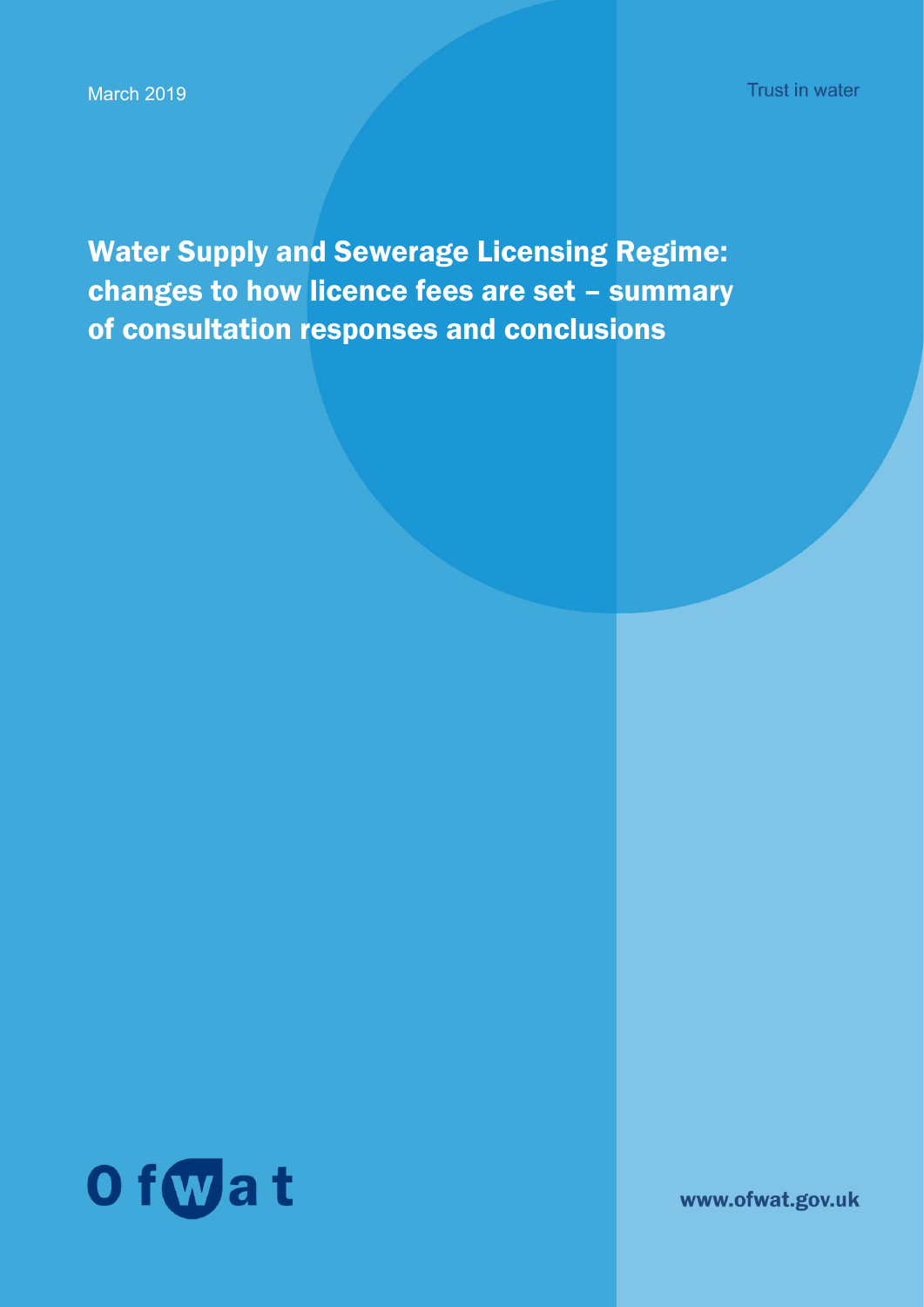## About this document

This document summarises the responses we received to our consultation ['Water](https://www.ofwat.gov.uk/wp-content/uploads/2018/12/Water-Supply-and-Sewerage-Licensing-Regime-Consultation.pdf)  [Supply and Sewerage Licensing Regime: Consultation on proposed changes to how](https://www.ofwat.gov.uk/wp-content/uploads/2018/12/Water-Supply-and-Sewerage-Licensing-Regime-Consultation.pdf)  [licence fees are set'](https://www.ofwat.gov.uk/wp-content/uploads/2018/12/Water-Supply-and-Sewerage-Licensing-Regime-Consultation.pdf) which we published on 18 December 2018. It also sets out our consideration of those responses, our conclusions and our next steps.

# **Contents**

|    | 1. Introduction and executive summary of conclusions                           | 3  |
|----|--------------------------------------------------------------------------------|----|
|    | 2. Summary of responses to our consultation questions                          | 5  |
|    | 3. Estimated costs                                                             | 10 |
|    | 4. Illustrative example of approach to setting licence fees for WSSL licensees | 13 |
| 5. | Next steps                                                                     | 16 |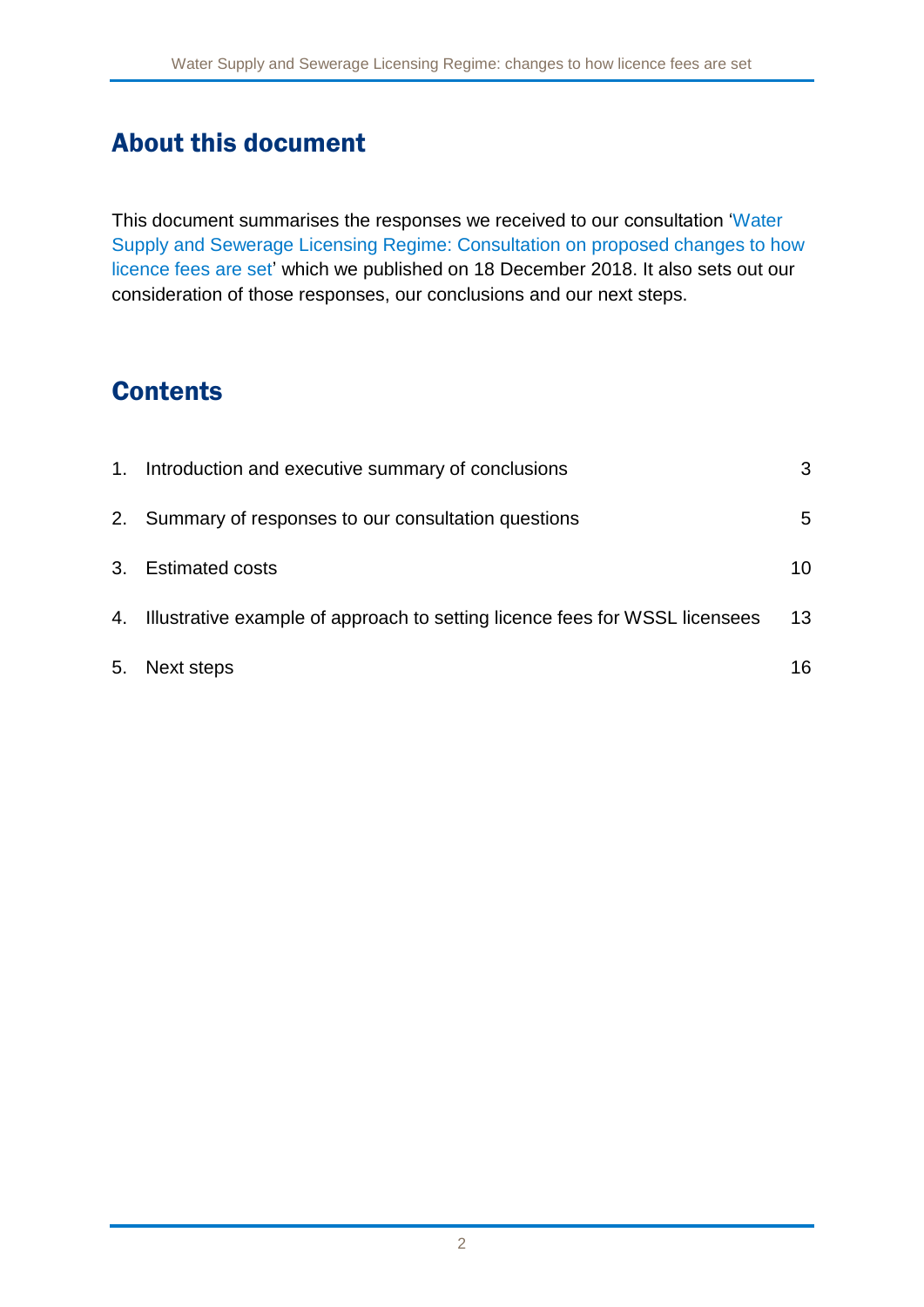# <span id="page-2-0"></span>1. Introduction and executive summary of conclusions

We published ['Water Supply and Sewerage Licensing Regime: consultation on](https://www.ofwat.gov.uk/wp-content/uploads/2018/12/Water-Supply-and-Sewerage-Licensing-Regime-Consultation.pdf)  [proposed changes to how licence fees are set'](https://www.ofwat.gov.uk/wp-content/uploads/2018/12/Water-Supply-and-Sewerage-Licensing-Regime-Consultation.pdf) on 18 December 2018.

The consultation set out our proposed changes to the current approach to determining licence fees for water supply and/or sewerage licensees (WSSL licensees) and water and/or sewerage undertakers (appointed water companies).

Our first proposed change was to introduce licence fees for WSSL licensees limited to self-supply. We considered that introducing a fee for WSSL licensees limited to self-supply in order to recover the costs of Ofwat (and not CCWater) would be appropriate to:

- ensure there is no cross-subsidisation of WSSL licensees limited to self-supply by other non-household customers (in the fees paid for by WSSL licensees);
- recover costs from WSSL licensees limited to self-supply whilst also providing certainty and transparency on the costs; and
- minimise complexity, cost and uncertainty by proposing the same approach that we use to calculate annual fees for WSSL licensees.

We proposed that we use the same methodology that is currently used to calculate annual licence fees of other WSSL licensees except that we would exclude the Consumer Council for Water's (CCWater) relevant costs.

The second proposal was to change the allocation of CCWater's costs between WSSL licensees and appointed water companies' to enable the percentage split of costs for 2019-20 and subsequent financial years to be adjusted year-on-year to reflect the nature of, and number of, complaints CCWater has received. It was proposed that the split to WSSL licensees would be made using the proportion of complaints that are about retail issues over the previous full three charging years plus the estimates of policy and research costs. This will mean that, going forward, costs would not be fixed at a split of 64% to WSSL licensees and 36% to appointed water companies.

Our consultation also set out the current estimate of our, and CCWater's, total costs in relation to the water supply and sewerage licensing regime in 2019-20.

Our consultation closed on 21 January 2019 and we received 13 consultation responses, including:

• 6 responses from WSSL licensees;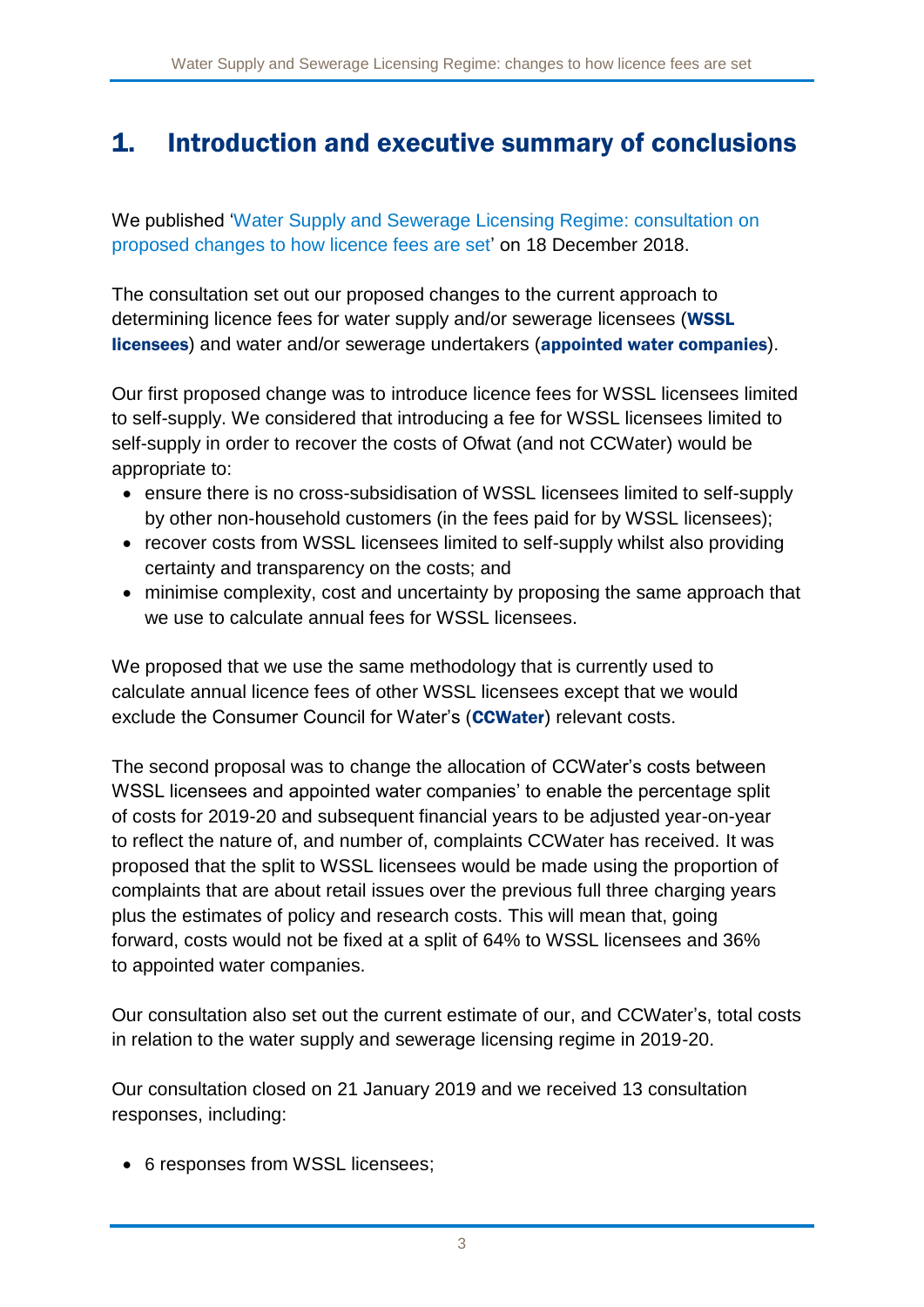- 6 responses from appointed water companies; and
- 1 response from a licensed infrastructure provider.

We have decided to proceed on the basis of the proposals set out in our consultation. By mid-March we intend to publish an updated Information Notice setting out the method we will use to allocate a fair proportion of costs to each appointed water companies and the general principles in accordance with which Ofwat will determine each WSSL licensee's licence fee. This updated notice will replace [Information Notice 18/13](https://www.ofwat.gov.uk/wp-content/uploads/2018/06/IN-1813-Licence-fees-for-water-companies-and-WSSL-licensees-final.pdf) which was published in June 2018.

This document is structured as follows.

In section [2,](#page-4-0) we summarise the key themes raised in the responses to our consultation questions and set out our conclusions. The consultation responses have also been published in full on our website.

In section 3, we set out other comments and issues that were raised in response to our consultation and our views on these.

In section 4, we provide our final estimates of our total costs in relation to the water supply and sewerage licensing regime in 2019-20, as well as the estimated costs of CCWater.

In section 5, we include an illustrative example for how licence fees are set. This is an updated version of the example we set out in our consultation.

Finally, in section 6, we set out next steps.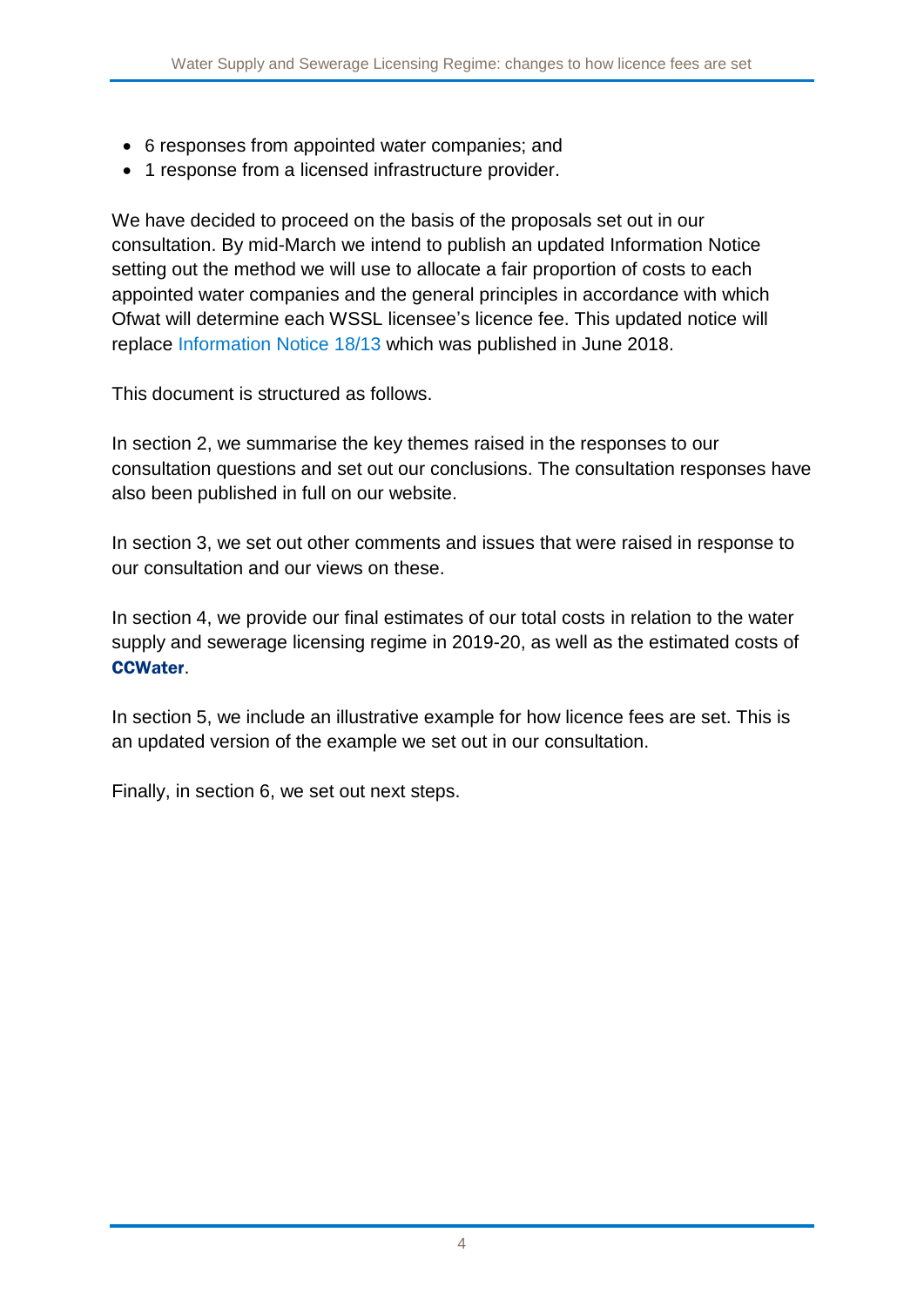## <span id="page-4-0"></span>2. Summary of responses to our consultation questions

In our consultation, we asked the questions set out in the table below.

#### Table 1 – Consultation questions

| <b>Number</b>  | <b>Question</b>                                                                                                                                                                                                                                                                                                                                                |
|----------------|----------------------------------------------------------------------------------------------------------------------------------------------------------------------------------------------------------------------------------------------------------------------------------------------------------------------------------------------------------------|
| 1              | Do you agree with our proposal to introduce licence fees for WSSL<br>licensees limited to self-supply from 2019-20 and subsequent financial<br>years to recover a contribution towards the costs of Ofwat (but not<br>CCWater) on the same basis as for other WSSL licensees?                                                                                  |
| $\overline{2}$ | Do you agree with our proposal that the approach to allocating<br>CCWater's costs between WSSL licensees and appointed water<br>companies' should be changed to enable the percentage split of costs<br>for 2019-20 and subsequent financial years to be adjusted year-on-year<br>to reflect the nature of, and number of, complaints CCWater has<br>received? |

In the following sections we summarise the key points raised in the consultation responses we received and we set out our and CCWater's conclusions on the approach to setting WSSL licence fees.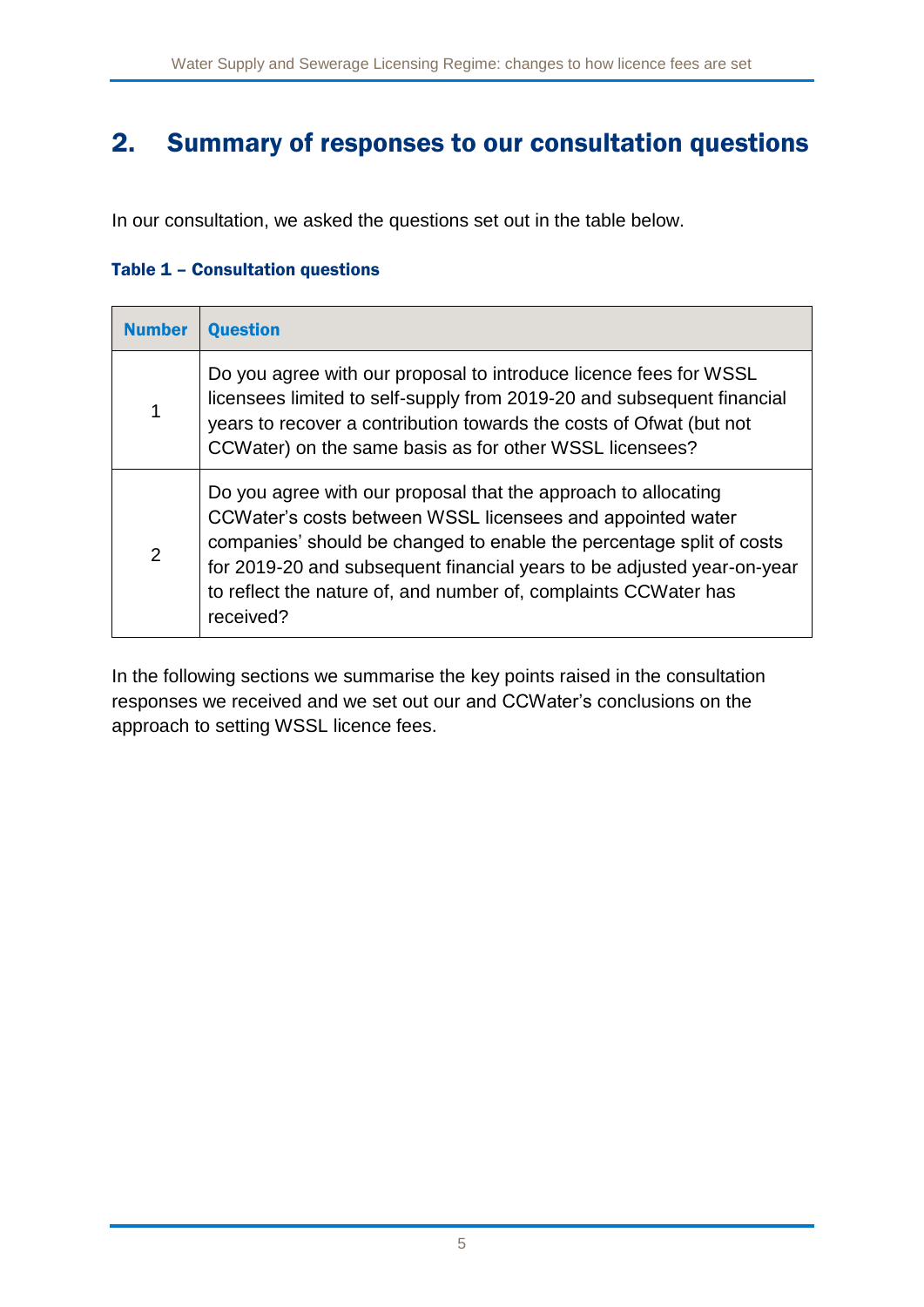## 2.1 Proposed change 1 – Issuing fees to licensees limited to self-supply

## a. What did we say in our consultation?

We proposed the introduction of fees for WSSL licensees limited to self-supply to contribute towards Ofwat's regulatory costs in relation to the water supply and sewerage licensing regime from the next financial year (2019-20). In relation to Ofwat's costs, we consider that WSSL licensees limited to self-supply have benefitted, and will benefit, from Ofwat's regulatory work in relation to the business retail market.

We proposed that we use the same methodology that is currently used to calculate annual licence fees of other WSSL licensees after excluding CCWater's relevant costs. We propose that costs incurred by the CMA be allocated based on the same basis.

We proposed that any under-estimate or over-estimate of Ofwat's costs for years prior to 2019-20 will not be included in the licence fees for WSSL licensees limited to self-supply.

### b. What did the responses say?

One respondent offered no comment on this proposed changed and the other twelve respondents agreed with our proposals and the rationale behind the changes.

One respondent noted that the licensing regime should be kept under review on a regular basis to ensure it adapts to market conditions.

## c. What is our position?

We are introducing fees for WSSL licensees limited to self-supply from the next financial year (2019-20) and invoices are expected to be issues for all WSSL licensees (including WSSL licensees limited to self-supply) in April 2019.

We will use the same methodology that is currently used to calculate annual licence fees of other WSSL licensees after excluding CCWater's relevant costs. Any relevant costs incurred by the CMA will be allocated among all WSSL licensees (including WSSL licensees limited to self-supply) based on the same principles and in accordance with the relevant condition detailed in the [Standard Licence Conditions](https://www.gov.uk/government/publications/water-supply-and-sewerage-licencing-regime-standard-licence-conditions) for water supply licences and sewerage licences. Any under-estimate or over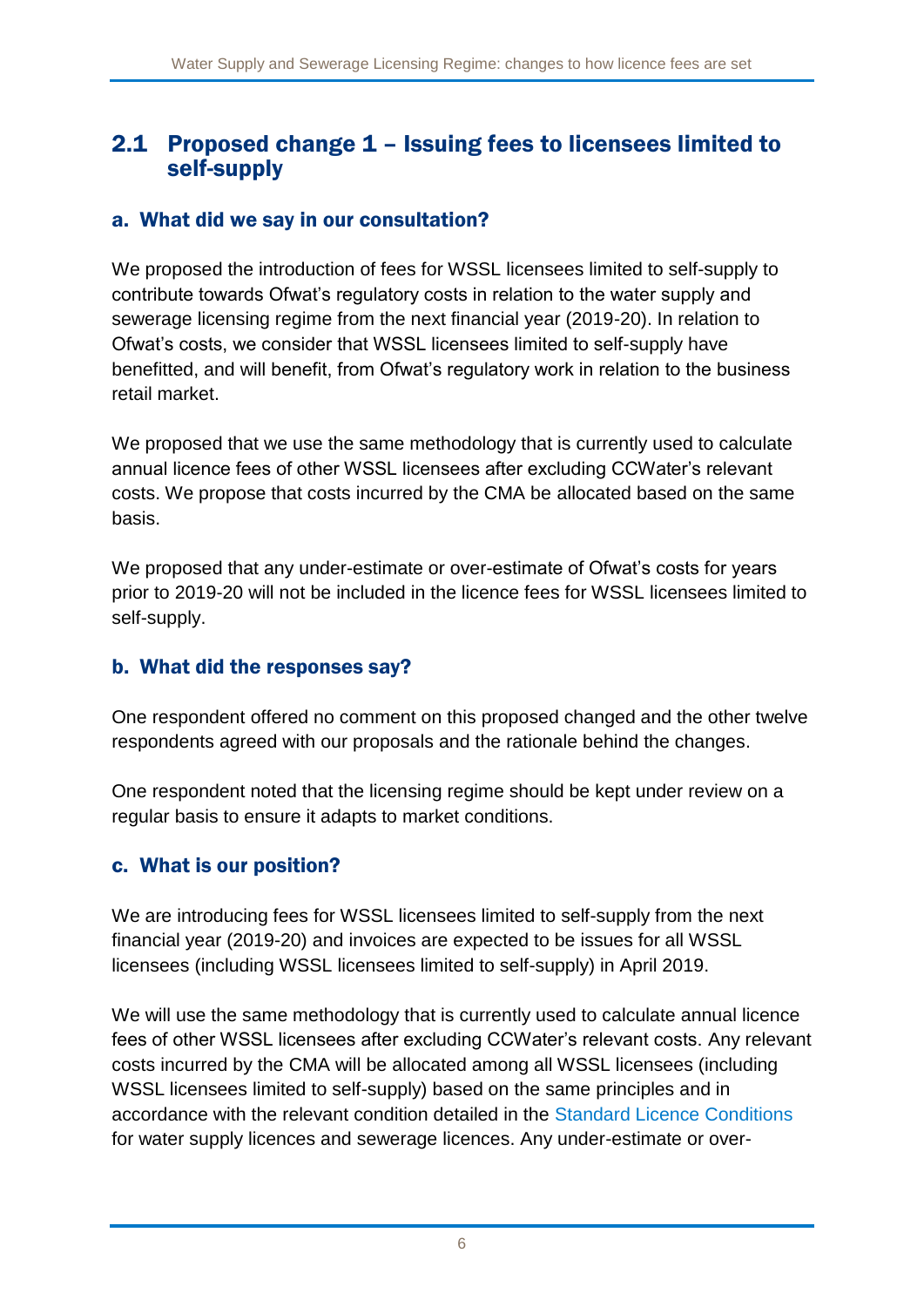estimate of Ofwat's costs for years prior to 2019-20 will not be included in the licence fees for WSSL licensees limited to self-supply.

## 2.2 Proposed change 2 - CCWater's fee split between WSSL licensees and appointed water companies

### a. What did we say in our consultation?

We proposed to adjust the percentage split of CCWater's costs between WSSL licensees and appointed water companies, year-on-year from 2019-20 onwards, in order to fairly reflect the nature of, and number of, complaints CCWater has received over the previous three years, plus the estimates of policy and research costs. This proposed change will mean that, going forward, costs would not be fixed at a split of 64% to WSSL licensees and 36% to appointed water companies.

#### b. What did the responses say?

Eleven respondents supported the proposed change and one did not support the proposal. Of those respondents that agreed overall with the proposed changes, several raised specific comments and questions.

One respondent would like to see the principle of allocating CCWater's costs based on level of previous complaints extended to individual WSSL licensees and appointed water companies i.e. calculating CCWater's fees based on each WSSL licensees' and appointed water company's complaint levels.

One respondent asked for clarity on CCWater's allocation of costs relating to mixed complaints that relate to both a WSSL licensee and an appointed water company. It suggested that a large proportion of complaints reaching Alternative Dispute Resolution (ADR) stage relate to an appointed water company only or have a significant wholesale element.

One respondent stated the benefits of being informed of the proposed adjustment to the percentage split of CCWater's costs between WSSL licensees and appointed water companies in December each year.

The respondent that did not support the proposal did so because it believed that a considerable number of complaints assigned to WSSL licensees are rooted in poor quality market data generated historically by appointed water companies. It suggested that only after industry data quality initiatives have been completed,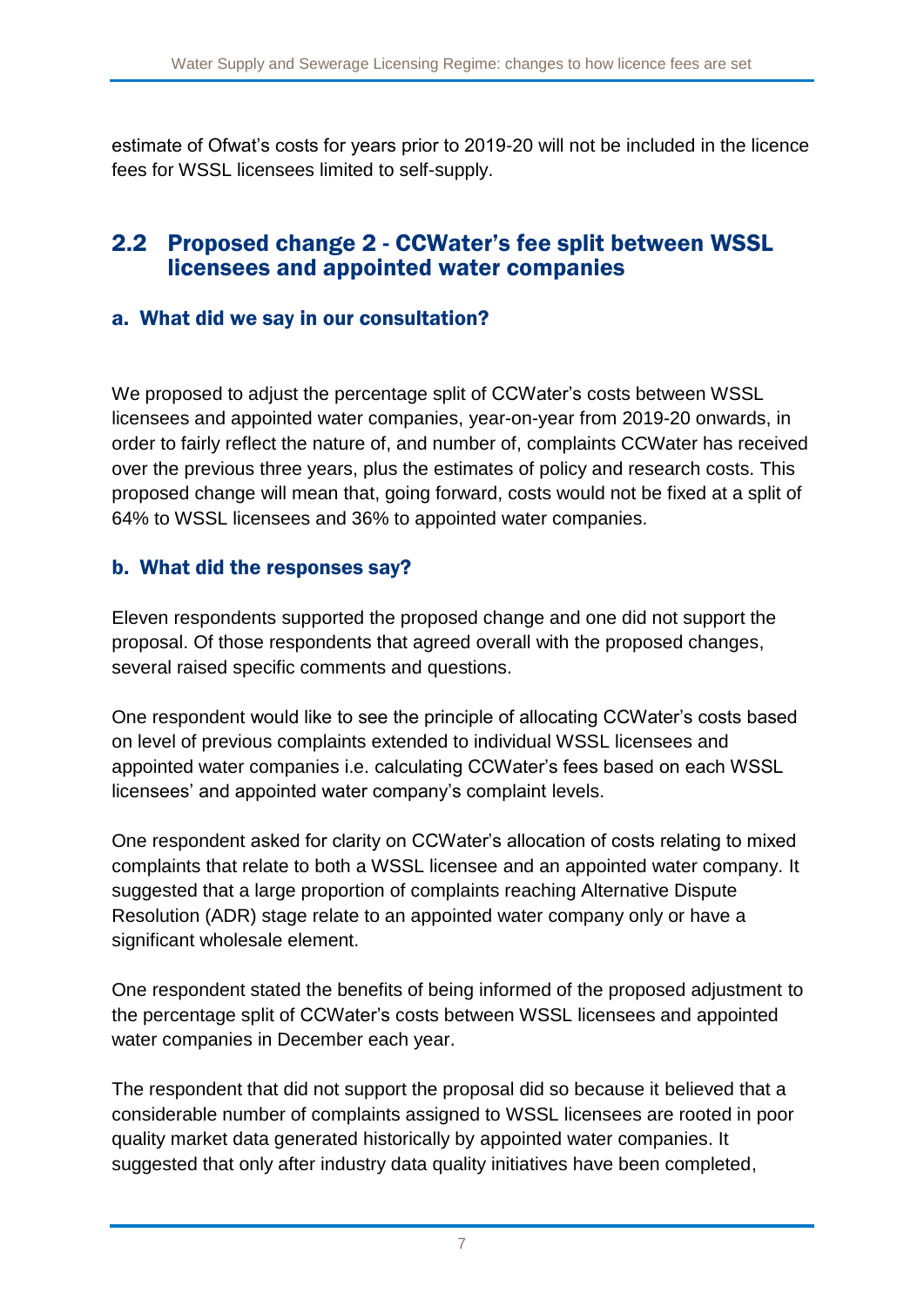should the proposed adjustment to the percentage split of CCWater's costs between WSSL licensees and appointed water companies be considered.

## c. What is our position?

CCWater has considered the responses received about its proposal.

The suggestion to calculate its fees based on each individual WSSL licensees' and appointed water company's complaint levels (rather than for WSSL licensees and appointed water companies as a whole) would effectively be a regulatory charge as it would penalise trading parties based on complaints handling and performance. As the retail market is relatively new, and WSSL licensees are developing and learning to respond to market demands, Ofwat and CCWater do not feel it is appropriate to apply a fee based on complaint levels at this stage. Nor do we want to impose a regulatory charge by altering the fee process for appointed water companies. However, CCWater will continue to monitor complaints about the retail and monopoly market and both Ofwat and CCWater will keep the method for recovering CCWater's costs under review.

With regards to the allocation of costs for complaints, CCWater already identifies the complaint by category and assigns the complaint to a WSSL licensee or an appointed water company. Where the root cause of a complaint is clearly wholesaler related, the costs are assigned to appointed water companies. Using customer complaints over a three-year period to allocate CCWater's costs also smooths the effect of temporary rises and falls in complaint levels overall, and ensures a fair allocation of costs.

CCWater recognises the benefits of early information on the proposed adjustment to the percentage split of CCWater's costs between WSSL licensees and appointed water companies. In March or April each year, CCWater writes to WSSL licensees and appointed water companies about their licence fees, and will continue to do so. The letters will make clear the percentage split, and for WSSL licensees they will set out the relevant amount of CCWater's costs in terms of fixed and variable fee elements. In response to the request for early information, CCWater will endeavour to send additional letters to WSSL licensees with indicative costs and the estimated percentage split as soon as possible in each year. This will usually be in December and is subject to agreement of its Forward Work Programme and budget in March each year.

CCWater and Ofwat have considered the suggestion to wait until industry data quality initiatives have been completed before applying the proposed change to CCWater's costs allocation split. CCWater is concerned about the quality of market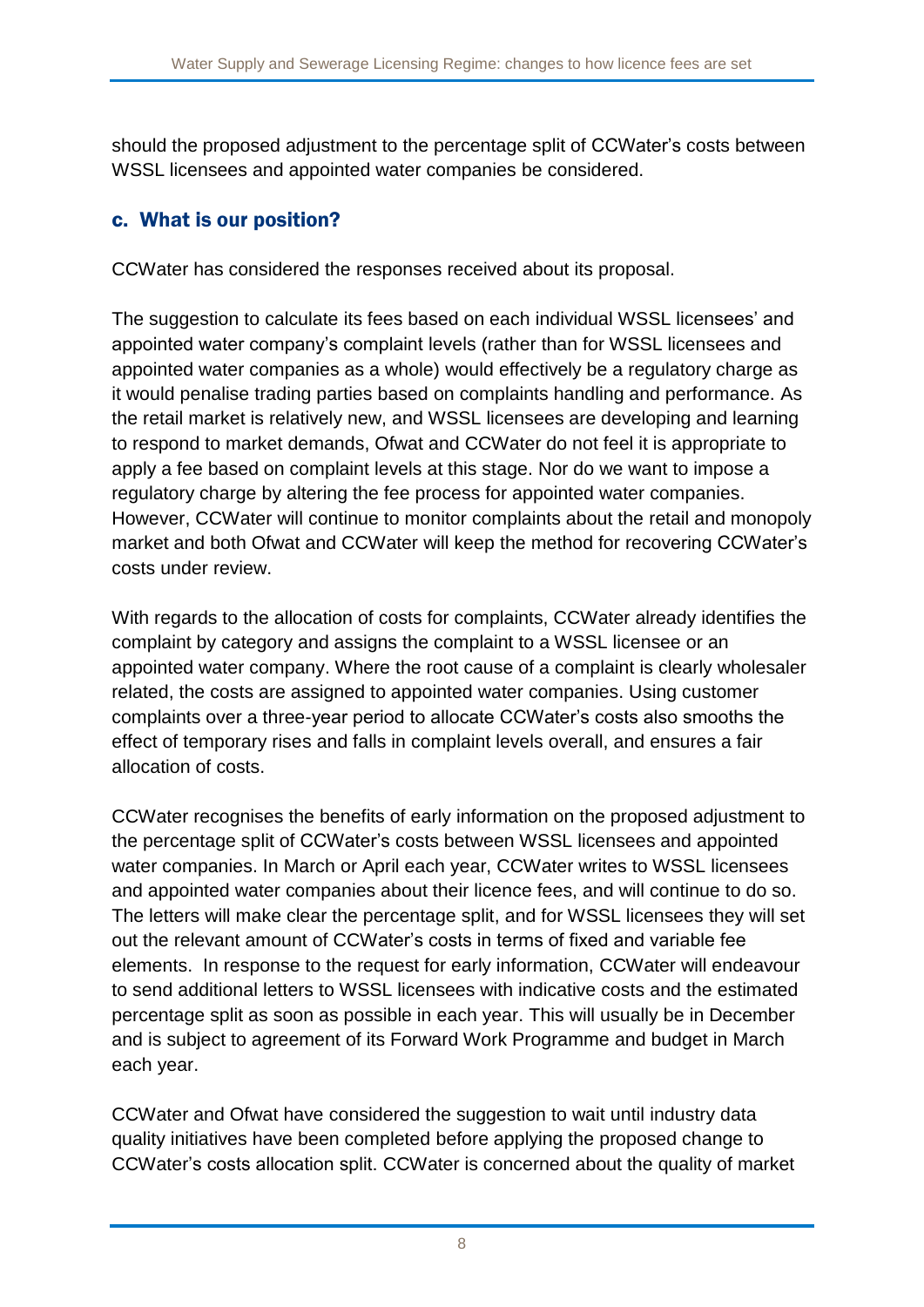data and the impact this is having on customer service in general. It notes that aging complaints may be rooted in poor data transfer pre-market opening, and is pressing trading parties to work together to resolve this issue as a matter of urgency. However, this is a wider market issue. Therefore, Ofwat and CCWater consider that it is not appropriate to wait until the quality of market data is improved to apply the proposed approach to the split of fees. Using customer complaints over a three-year period to allocate CCWater's costs smooths the effect of rise and fall in complaint levels overall.

The percentage split of CCWater's costs will be adjusted between WSSL licensees and appointed water companies, year-on-year from 2019-20 onwards. This will reflect the nature of, and number of, complaints it has received over the previous three years, plus the estimates of policy and research costs. For 2019-20 this will mean that 66% of costs will be allocated to the WSSL licensees and 34% to appointed water companies. Further details on the breakdown of the costs can be found in section 3.2.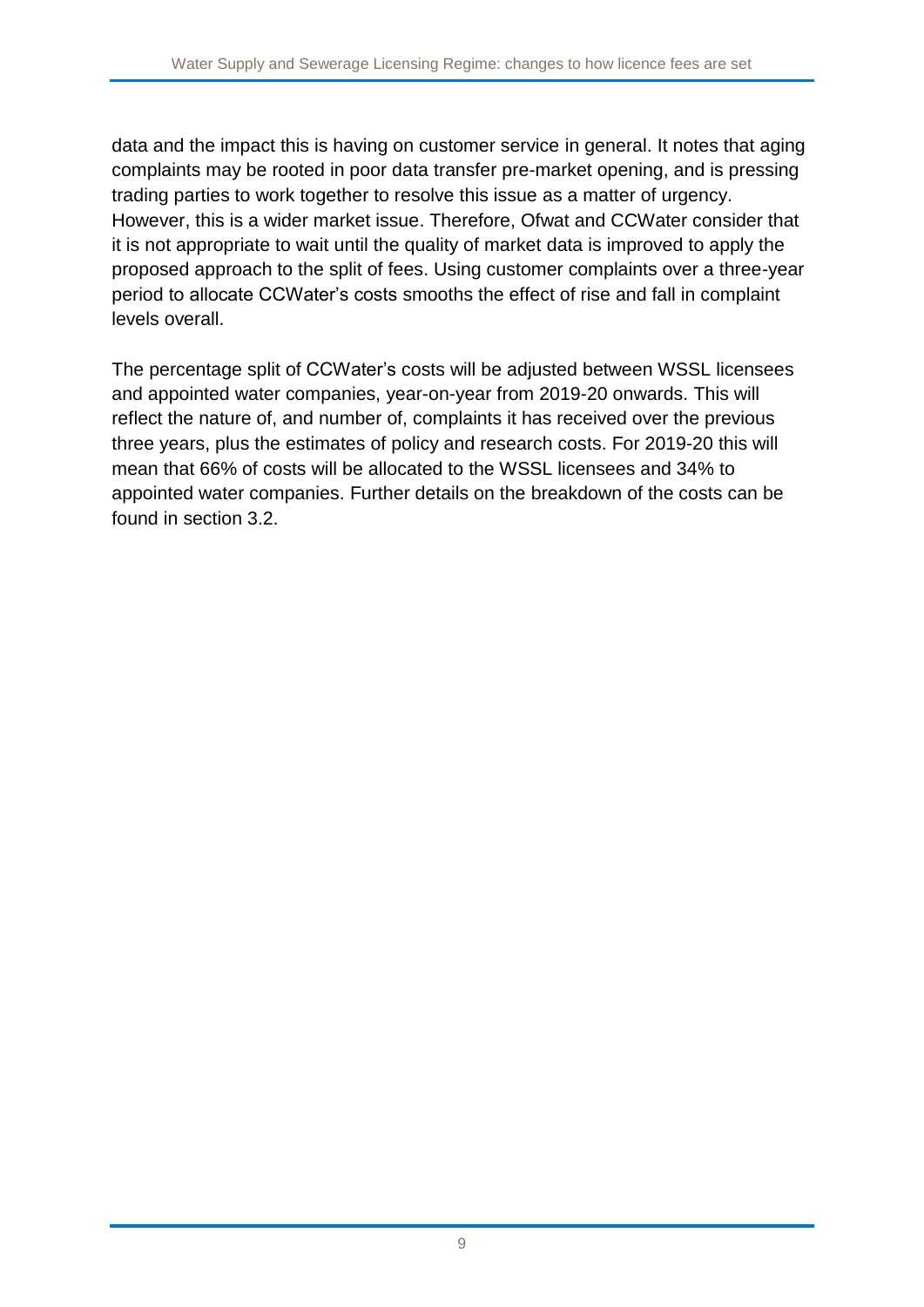# <span id="page-9-0"></span>3. Estimated costs

Following on from our consultation, this section sets out the final estimated costs of Ofwat and CCWater in relation to the water supply and sewerage licensing regime for the 2019-20 financial year. We expect to use these estimates to set licence fees.

If we either underestimate or overestimate the costs of Ofwat and/or CCWater then we will adjust the annual licence fee in a subsequent financial year to take account of any such variances in the previous financial year(s), as required by Condition 9(5) of Part A of the WSSL standard conditions. This will ensure that the regulatory costs continue to be appropriately allocated between WSSL licensees and appointed water companies in the appropriate proportions.

## 3.1 Ofwat costs

As set out in our consultation, we have a set of planning assumptions to enable us to estimate the likely costs of our people working on the regulation of the market for business customers, and any external expenditure associated with our regulation of the market, for example specialist consultancy advice.

Our final estimate is that Ofwat's total costs of regulating the market will be £1.06m in 2019-20. In line with our current approach to setting licence fees, 50% of these costs will be allocated to the WSSL licensees and 50% to appointed water companies, giving a total estimated cost to the WSSL licensees for 2019-20 of £0.53m.

These are our final cost estimates which we will use to issue fees for 2019-20. We set out the breakdown below.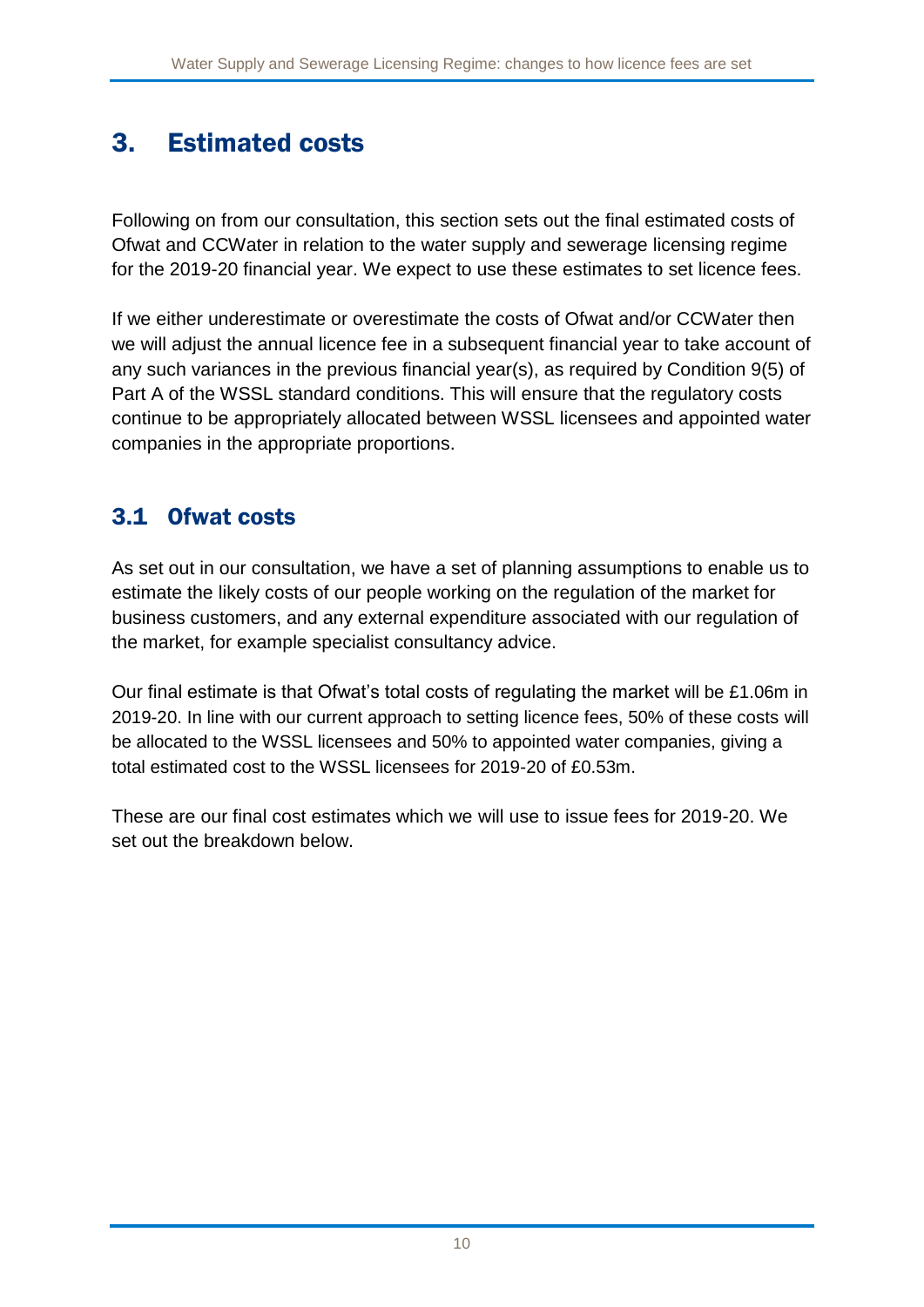#### Table 2 – Ofwat estimated costs

| <b>Activity</b>                                                                | Cost       |
|--------------------------------------------------------------------------------|------------|
| Codes, licensing, customer complaints and enquiries                            | £275,076   |
| Policy, including the Retail Exit Code<br>(2)                                  | £311,347   |
| 3)<br>Monitoring, programme management, and engagement<br>including Open Water | £557,125   |
| <b>Sub total</b>                                                               | £1,143,548 |
| Minus expected WSSL application fee income                                     | £81,000    |
| <b>Total</b>                                                                   | £1,062,548 |

## 3.2 CCWater's costs

CCWater's costs in relation to the water supply and sewerage licensing regime comprise:

- work associated with handling complaints and enquiries from business customers about the retail market and WSSL licensees;
- monitoring the water supply and sewerage licensing regime, including receiving, analysing and publishing complaints data;
- policy support; and
- researching the views of business customers, and tracking their levels of awareness on the retail market.

A breakdown of the costs for each activity is shown in Table 3 below. Whilst costs relating to handling complaints and enquiries, and monitoring the retail market, will rise and fall depending on the number of complaints received by CCWater, policy costs relating the work of the CCWater policy team are expected to be relatively constant. Research costs relate to the actual CCWater spend on research about the water supply and sewerage licensing regime in the relevant year. These costs will vary depending on the nature and number of engagement activities carried out.

CCWater's estimate of the total cost for the water supply and sewerage licensing regime will be around £0.58m in 2019-20.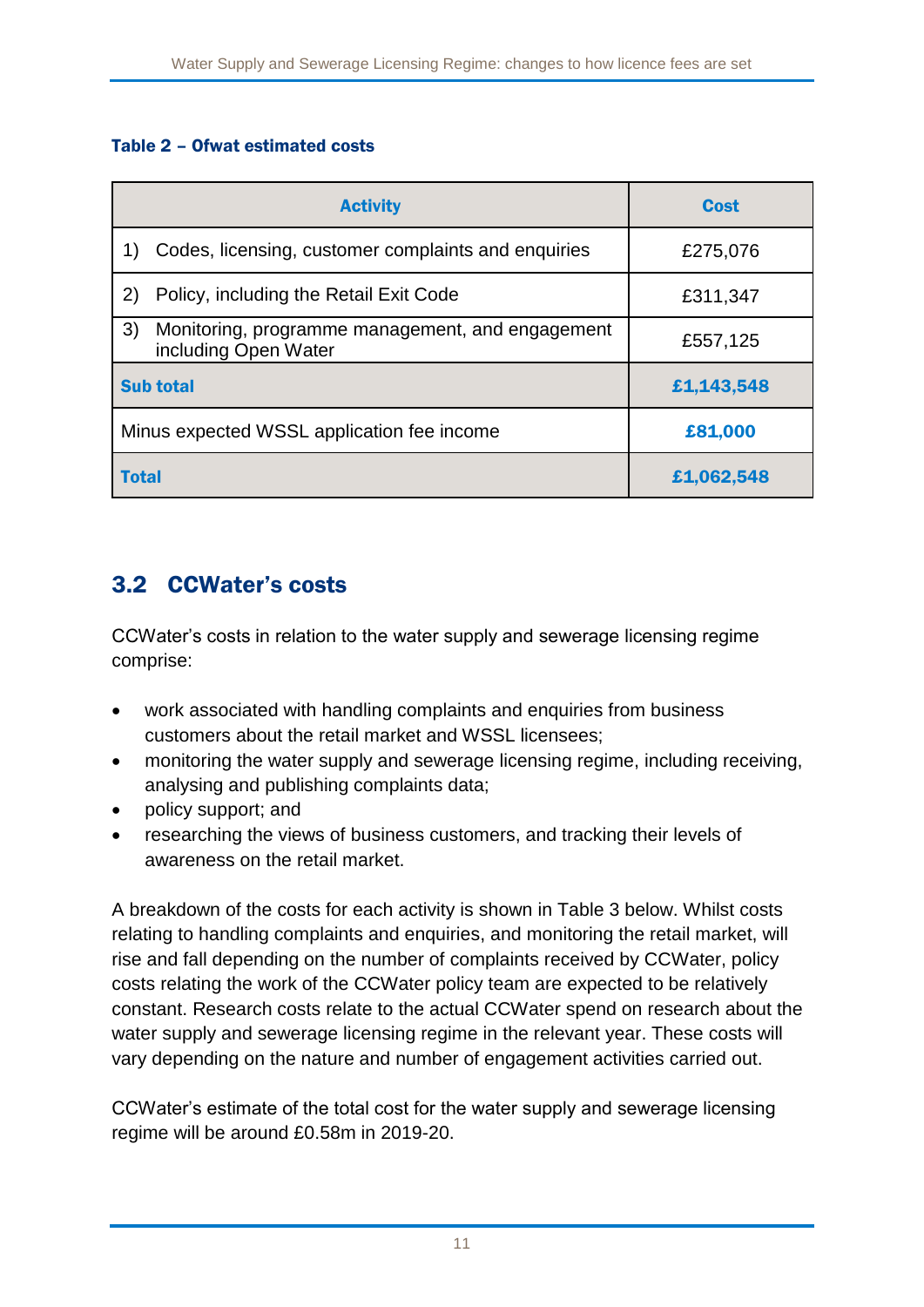In line with the approach to setting licence fees, whereby the split will be annually adjusted to fairly reflect the number of complaints that are about retail issues and the number of complaints that are about wholesale issues, in 2019-20 66% of these costs will be allocated to the WSSL licensees and 34% to appointed water companies.

The total estimated cost to the WSSL licensees for 2019-20 will be around £0.38m.

|  | Table 3 - CCWater estimated costs for 2019-20 |  |  |
|--|-----------------------------------------------|--|--|
|  |                                               |  |  |

| <b>Activity</b>                      | <b>Cost</b><br><b>Allocation</b> | <b>Retail %</b> | <b>WSSL Licence</b><br><b>Fee</b> |
|--------------------------------------|----------------------------------|-----------------|-----------------------------------|
| Handling complaints and<br>enquiries | £290,380                         | 63%             | £184,038                          |
| Monitoring the WSSL regime           | £161,207                         | 63%             | £101,537                          |
| Policy support                       | £80,000                          | 60%             | £48,000                           |
| Research                             | £45,000                          | 100%            | £45,000                           |
| <b>Total</b>                         | £575,587                         | 66%             | £378,575                          |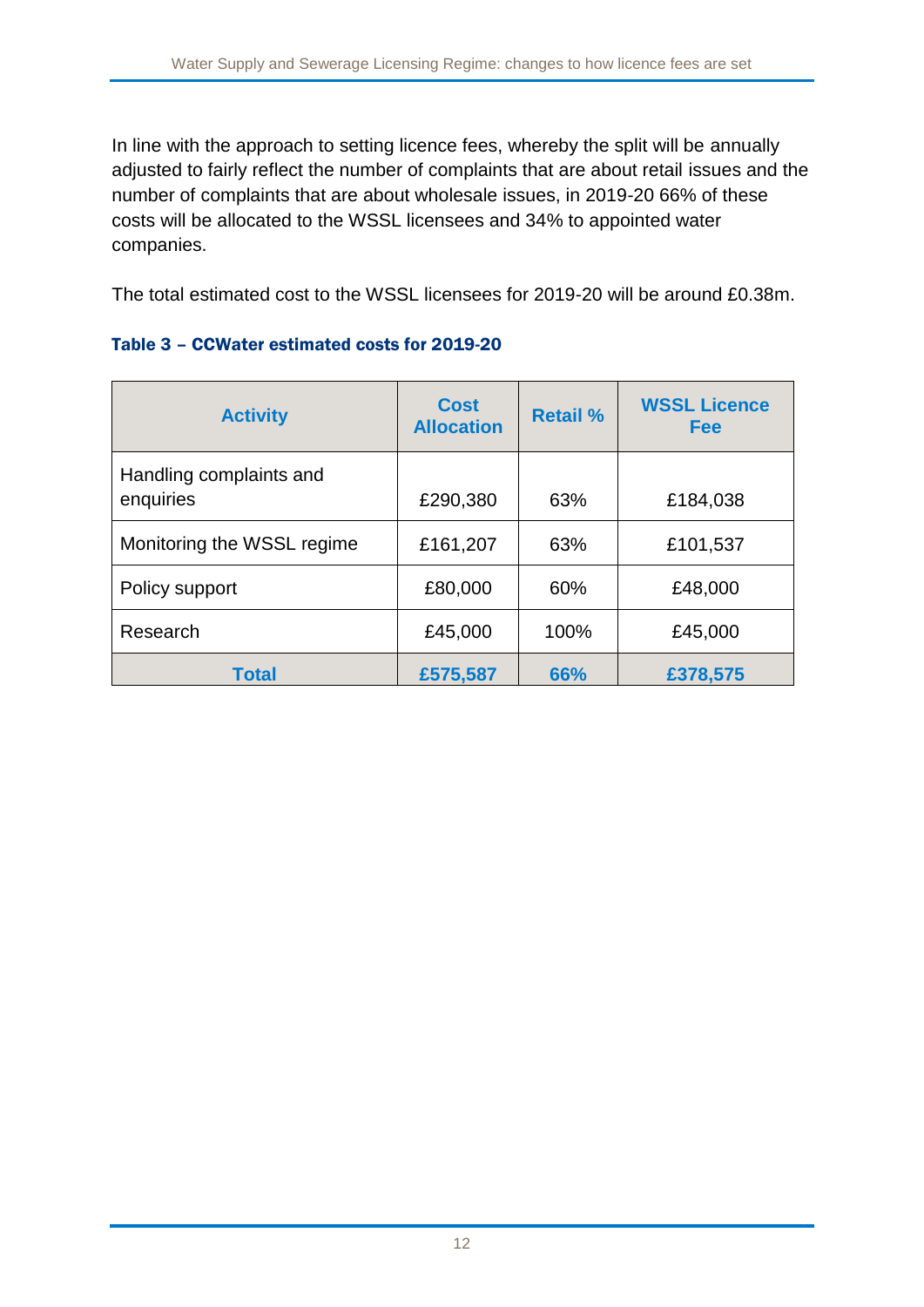## <span id="page-12-0"></span>4. Illustrative example of approach to setting licence fees for WSSL licensees

We thought it would be helpful to set out an illustrative example of how we will set licence fees for 2019-20 based on the estimated costs set out in section 4 and the current number of licences.

We will calculate each WSSL licensee's market share using the wholesale charges for the previous financial year recorded and supplied to us by the market operator (MOSL) as at 31 March 2019 and the end of each subsequent financial year<sup>1</sup>. We will not be able to take into account any subsequent alterations that the market operator might make to its records after it has supplied wholesale charge information to us.

For each WSSL licence, the market share will be calculated as a proportion of the total wholesale charges to the WSSL licensees who are contributing to the relevant costs. For example, in relation to Ofwat's costs the market share of a water supply licensee would be calculated as a proportion of the total market size in terms of wholesale charges to all water supply licensees and sewerage licensees. The same method would apply for a sewerage licensee.

In accordance with our current approach of calculating, the fee has a flat fee using a flat fee element and a variable element. The fixed element will be set at a level that recovers 10% of the relevant estimated costs, based on the current number of licences whose holders will be contributing to the relevant costs<sup>2</sup>.

The following table sets out how the proposed fee, based on Ofwat's and CCWater costs, would work for five WSSL licensees, with 15%, 5%, 2% and 1% market share (based on wholesale charges) and one with no customers.

<sup>1</sup> <sup>1</sup> The wholesale charges provided by the market operator will be based on the R1 settlement report. <sup>2</sup> The current list of WSSL licences is available on our website: [https://www.ofwat.gov.uk/regulated](https://www.ofwat.gov.uk/regulated-companies/ofwat-industry-overview/licences/#wssl)[companies/ofwat-industry-overview/licences/#wssl](https://www.ofwat.gov.uk/regulated-companies/ofwat-industry-overview/licences/#wssl)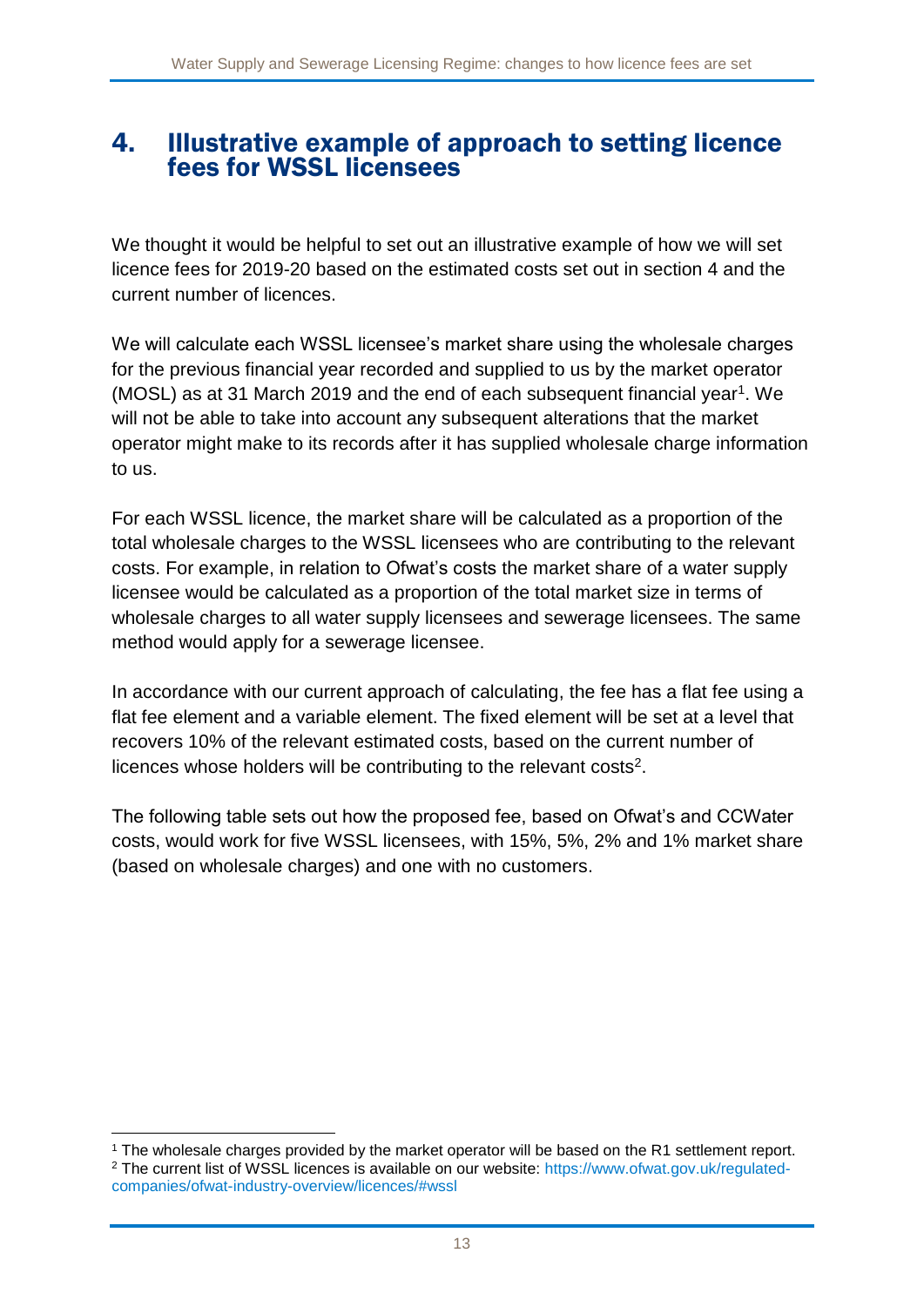| <b>Component of estimate</b>                            | <b>Ofwat</b> | <b>CCWater</b> |
|---------------------------------------------------------|--------------|----------------|
| Current number of licences                              | 77           | 59             |
| Estimated costs payable by WSSL<br>licensees            | £531,274     | £378,575       |
| Total fixed element (set at 10%)                        | £53,127      | £37,858        |
| Fixed element per WSSL (water<br>and sewerage combined) | £690         | £642           |
| Variable element (set at 90%)                           | £478,147     | £340,718       |
| Variable cost per % wholesale<br>charges paid           | £4,781       | £3,407         |

### Table 4 - Illustrative example of proposed approach to setting fees for WSSL licensees

Tables 5 and 6 illustrate the approximate fees per licence. If a WSSL licensee holds two licences (one for water and one for sewerage), the fixed fee element presented below will be multiplied by two.

### Table 5 - Illustrative example of total fees for a WSSL licence other than a WSSL licence limited to self-supply

| <b>Indicative fee for each licence</b><br>(Ofwat and CCWater) | <b>Fixed</b><br>element | <b>Variable</b><br>element | <b>Total</b><br>element |
|---------------------------------------------------------------|-------------------------|----------------------------|-------------------------|
| 15% market share                                              | £1,332                  | £122,830                   | £121,161                |
| 5% market share                                               | £1,332                  | £40,943                    | £42,275                 |
| 2% market share                                               | £1,332                  | £16,377                    | £17,709                 |
| 1% market share                                               | £1,332                  | £8,189                     | £9,520                  |
| Licence but no customers                                      | £1,332                  |                            | £1,332                  |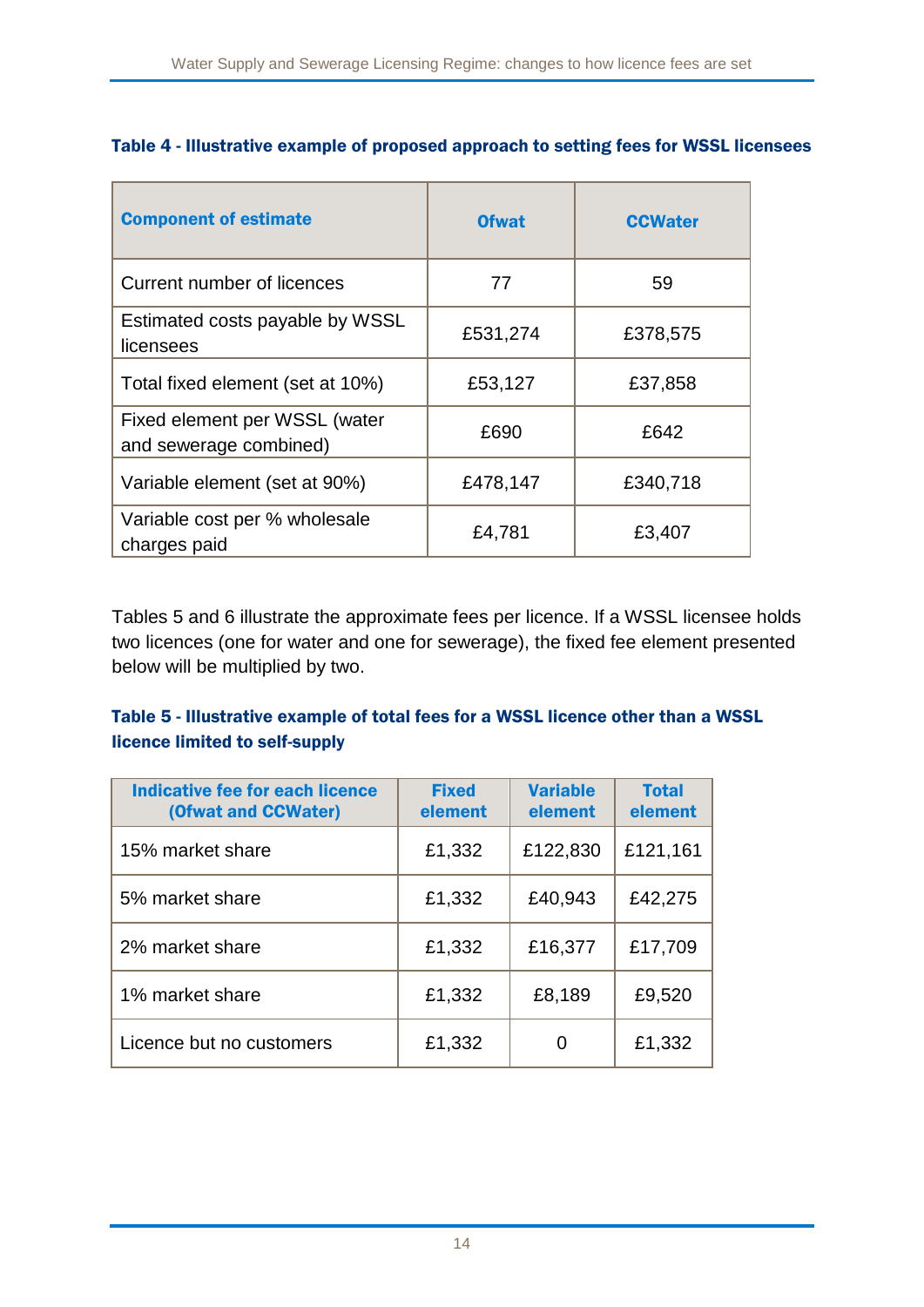| Indicative fee for each licence (Ofwat<br>costs) | <b>Fixed</b><br>element | <b>Variable</b><br>element | <b>Total</b><br>element |
|--------------------------------------------------|-------------------------|----------------------------|-------------------------|
| 2% market share                                  | £690                    | £9,563                     | £10,253                 |
| 1% market share                                  | £690                    | £4,781                     | £5,471                  |
| Licence but no customers                         | £690                    |                            | £690                    |

#### Table 6 - Illustrative example of total fees for a WSSL licence limited to self supply

The market share calculations for the costs of Ofwat and CCWater will have minor differences, as Ofwat's costs are applicable to all licence holders while CCWater's costs are not applicable to self-supply licensees. The fees for Ofwat and CCWater will be calculated separately before consolidating them in a single invoice for each licence. At present the market share of self-supply licensees is low, so the variable fee elements in Table 6 above provide a good indication of a typical fee.

Table 7 illustrates estimated fees for:

- A WSSL Licensee that holds WSSLs for providing water and sewerage services and has 1% market share; and
- A WSSL Licensee that holds water and sewerage WSSLs limited to self-supply and has 1% market share.

#### Table 7 - Illustrative example of total fees for a company providing both water and sewerage services that has 1% market share

| Indicative fee for a company holding<br>one water and one sewerage WSSL | <b>Fixed</b><br>element | <b>Variable</b><br>element | <b>Total</b><br>element |
|-------------------------------------------------------------------------|-------------------------|----------------------------|-------------------------|
| WSSL not limited to self-supply, 1%<br>market share                     | £2,663                  | £8,189                     | £10,852                 |
| WSSL limited to self-supply, 1%<br>market share                         | £1,380                  | £4,781                     | £6,161                  |

We recognise the importance of licensees being able to verify that the calculation of their licence fees is correct for a transparent process. We aim to share the information necessary for licensees to do this as far as is possible within the legal framework and subject to respecting commercial confidentiality.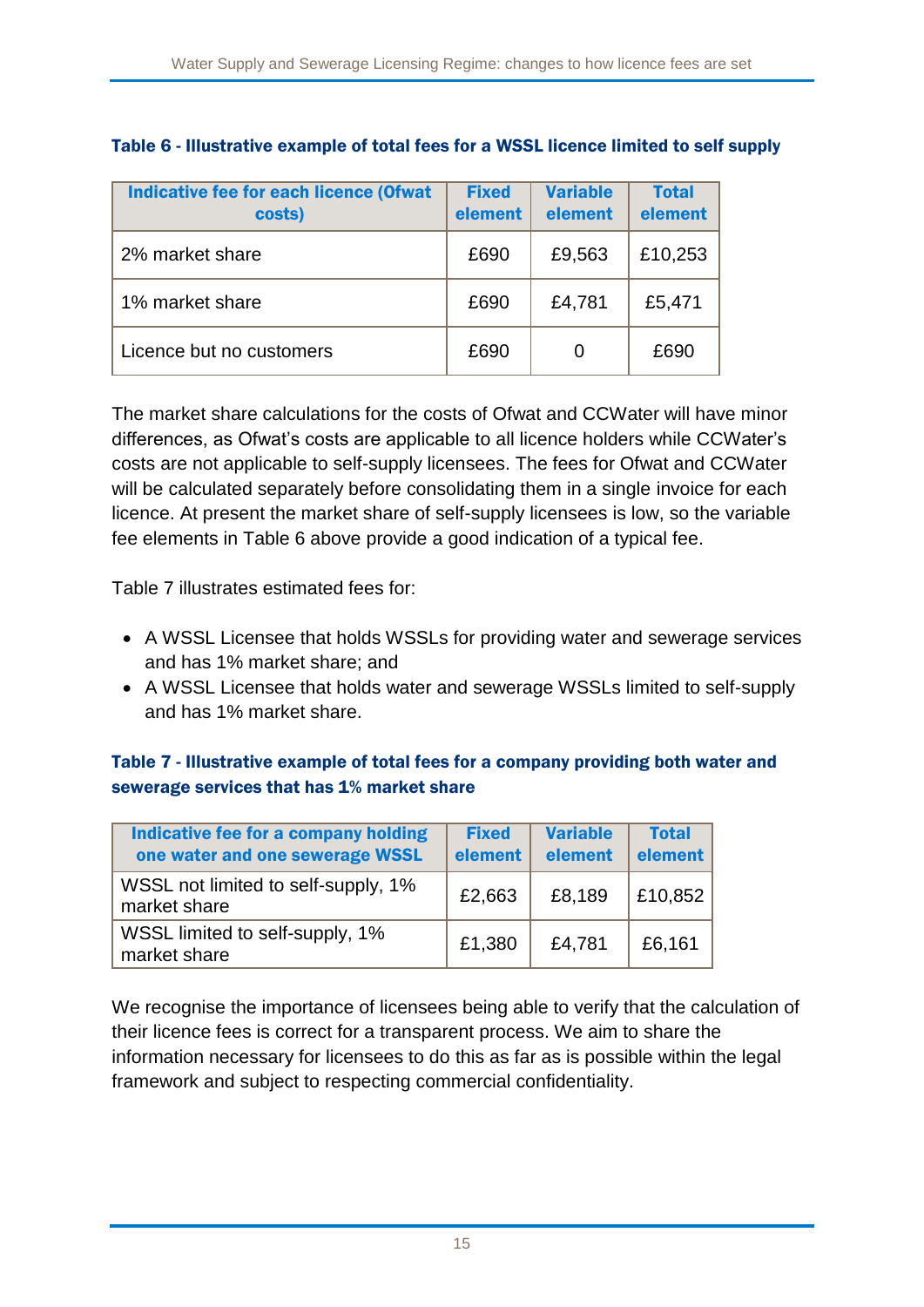# <span id="page-15-0"></span>5. Next steps

We have set out in this document our views on the principles to be applied to the structure of the WSSL licence fee. We have decided to proceed on the basis of the proposals set out in our consultation. In mid-March 2019, we intend to publish an updated Information Notice setting out the method we will use to allocate a fair proportion of costs to each appointed water companies and the general principles in accordance with which Ofwat will determine each WSSL licensees' share of costs and any under-estimate or over-estimate.

For 2019-20, we expect to issue invoices for licence fees to WSSL licensees and appointed water companies in April 2019.